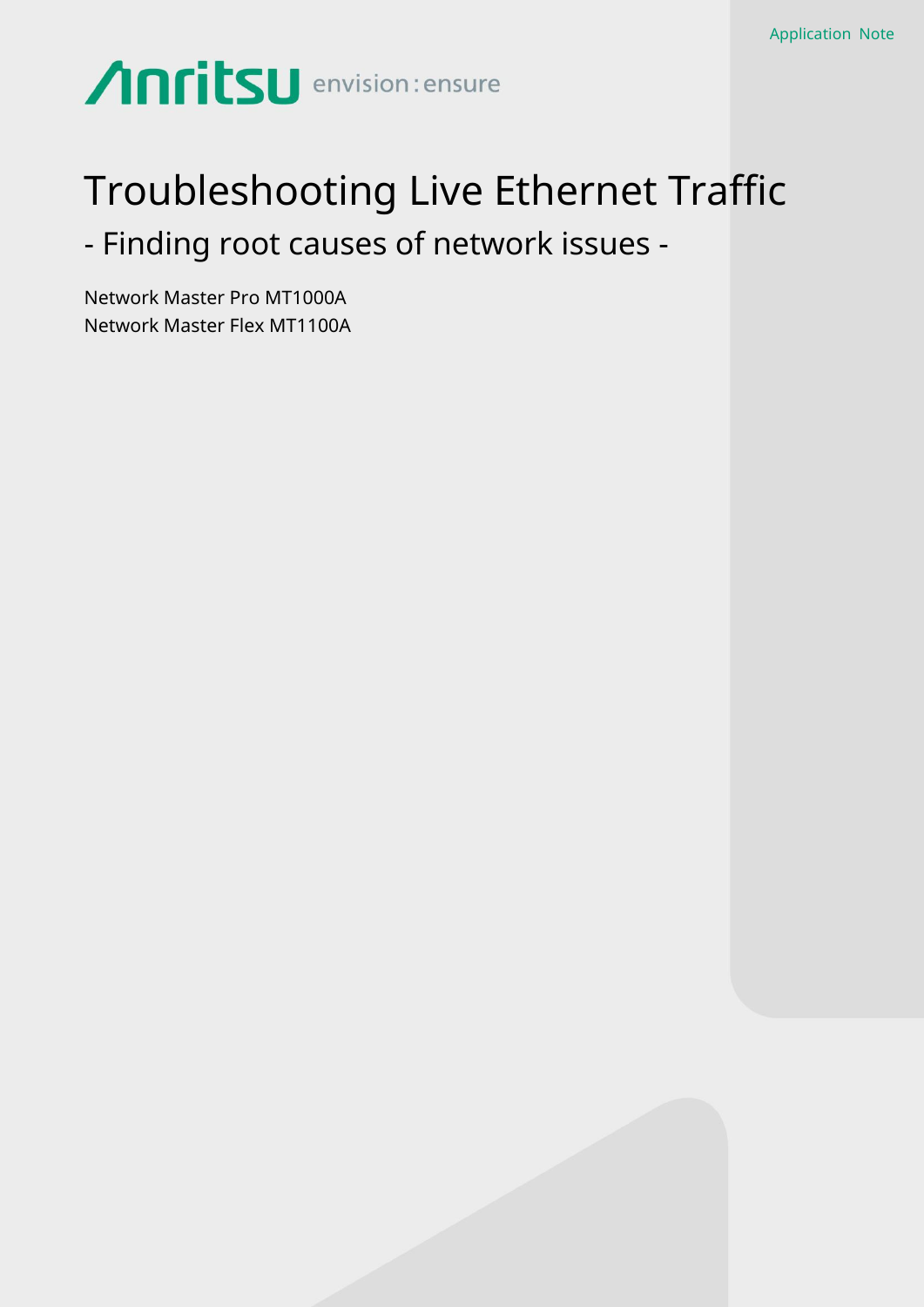

# **Introduction**

An Ethernet network carries traffic to and from many different users. The behavior of one user can affect the network performance and the perceived Quality of Service (QoS) experienced by other users. Typical root causes of network issues include:

- Top talker
	- o A top talker generates much more traffic than other users, occupying a major part of the available bandwidth and slowing down the network.



- o A top talker could also be within a subgroup (i.e. VLAN) of the network affecting only that group; these top talkers might not be top talkers for the total link but can be responsible for affecting the subgroup.
- Network attack
	- o One node is accessed from many sites, occupying the network and slowing it down.





- Error frames and short frames
	- o Error frames cause re-transmissions and wasted network capacity.
	- o Short frames are very inefficient because they include overhead (address information) required to route the frame, but very little room for information. If a user sends many short frames, the network is used inefficiently.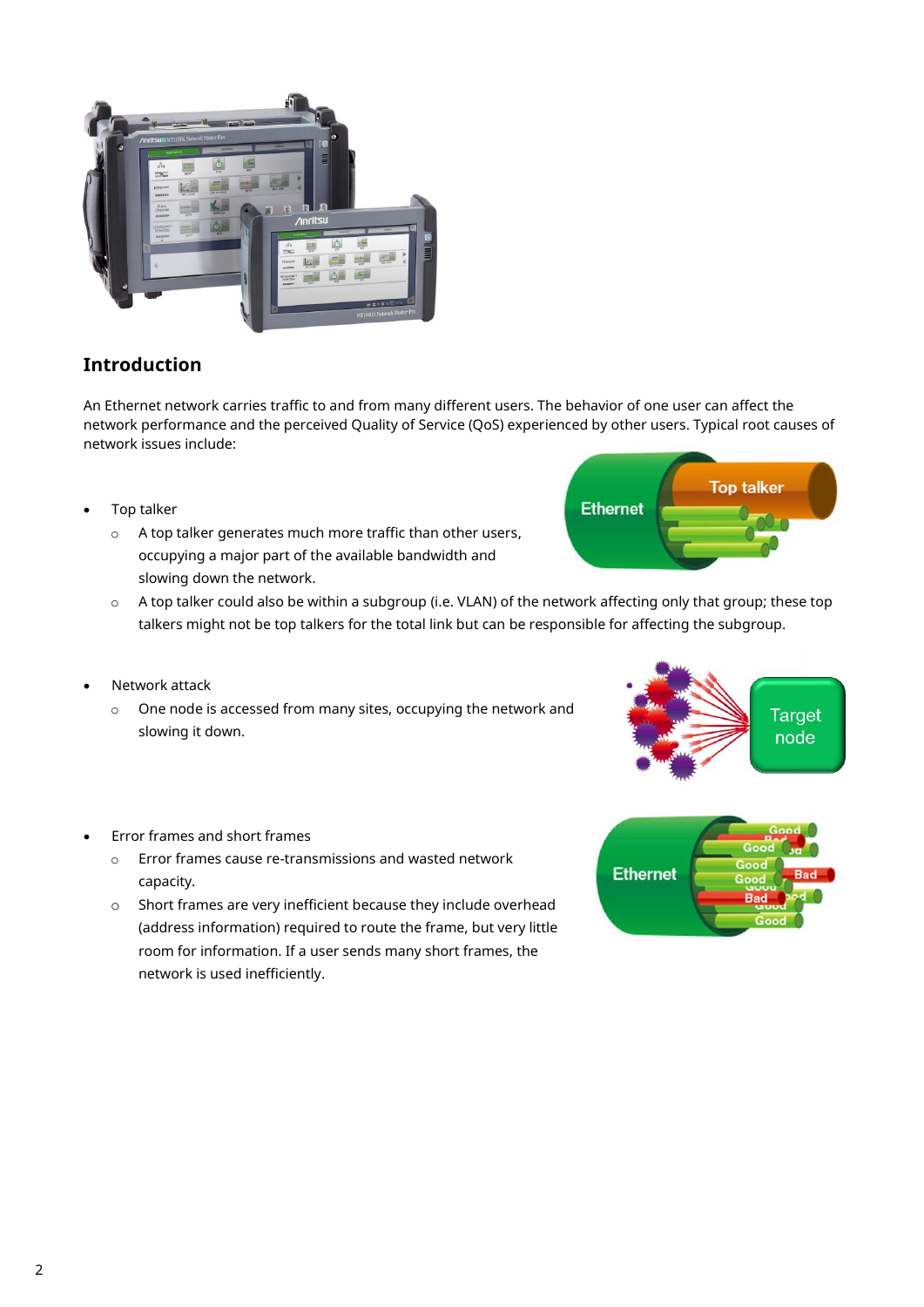# **Solution: MT1000A/MT1100A with Channel Statistics and Frame Capture**

The Channel Statistics application in the MT1000A and MT1100A helps network service technicians quickly analyze network performance issues and identify problems like top talker, network attack, and error frames to decrease network downtime and improve performance just by selecting and activating filters. Using this application, field technicians can easily analyze live traffic on the network without needing extra training.

The Channel Statistics application displays information on live Ethernet traffic at up to 10 Gbps grouped in up to 230 "channels" defined by one or more of the following parameters: IPv4, IPv6 or MAC address, VLAN ID or MPLS label, IP next header (protocol) or TCP/UDP ports. The displayed information includes: Frame counts/rate, Throughput, Error frames, Size distribution, IPv4/IPv6 statistics, and TCP/UDP statistics.



Ⅲ General Channel Stat ● SETUP TEST RESULT 单四字图 V区象星 HD 11:21 Ⅲ The user can freely set which parameters define channels using the Channel Statistics application.



The user can easily define which results are presented by the Channel Statistics application.

| <b>Analysis</b>     | <b>IP Channel Statistics Filter</b>              |
|---------------------|--------------------------------------------------|
| Top talker          | Source IP address                                |
| Top talker subgroup | Source IP address and VLAN<br>tag sorted by VLAN |
| Network attack      | Destination IP address                           |
| <b>Frror frames</b> | (any parameter OK)                               |
| Short frames        | Source IP address                                |

Channel Statistics filter settings for analysis of network issues

Once an issue has been identified to relate to for instance a specific IP address, the filter function in the MT1000A and MT1100A can extract traffic related to this address. The extracted traffic can then be captured for further analysis with analyzed using Wireshark built into the MT1000A and MT1100A.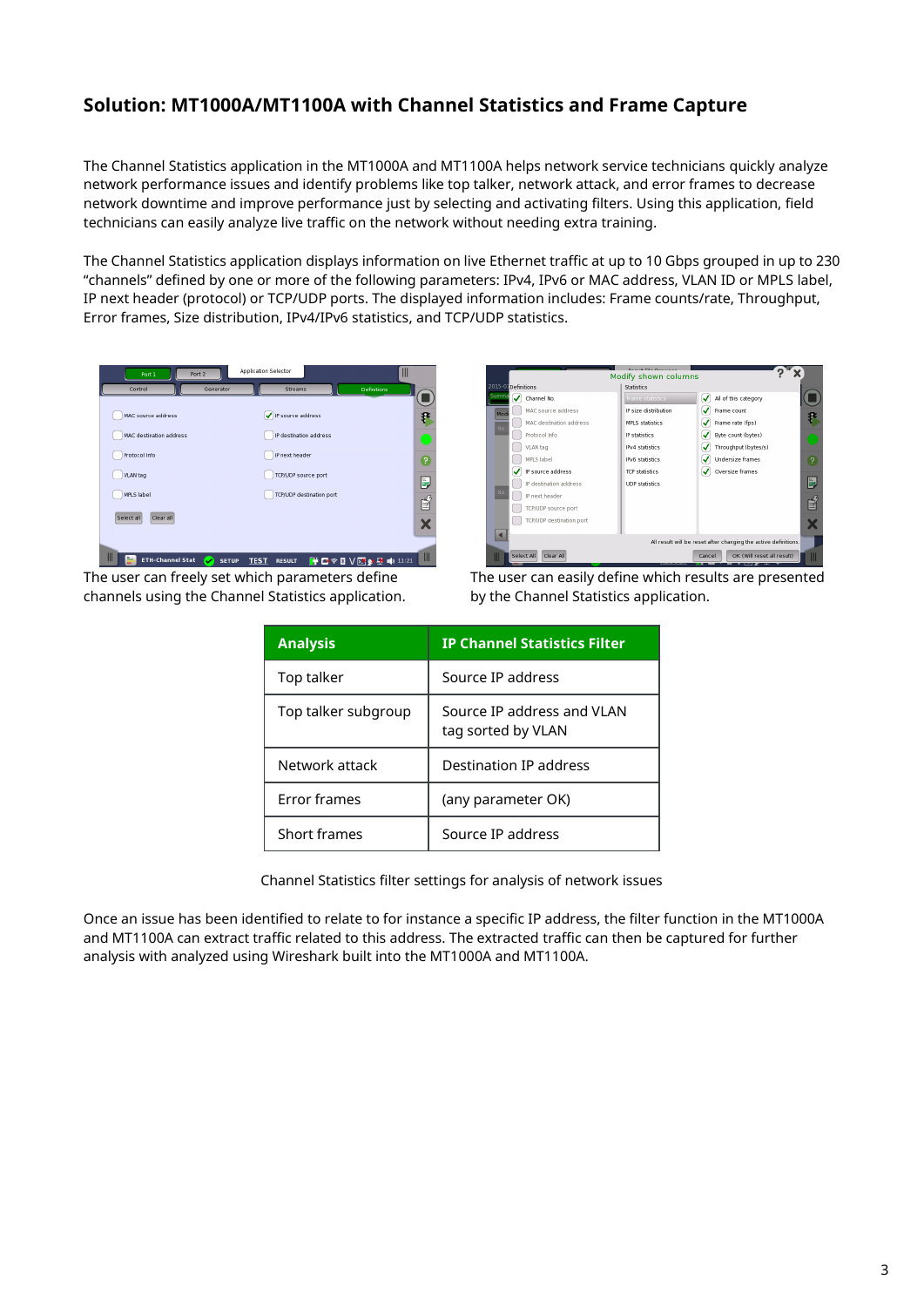## **Application: Short Frame analysis using Channel Statistics and Frame Capture**



MT1000A connected to live traffic for analysis of network performance

When a user connects the MT1000A or MT1100A to an Ethernet line, starts the Channel Statistics application and then configures it to identify channels based on IP source addresses, the instrument displays results similar to those shown below. In this example, IP source address 172.29.11.5 is sending about 180 times more traffic with short frames than other IP addresses. To fully analyze this traffic, the user can capture frames from IP source address 172.29.11.5 and decode them with Wireshark built into the instruments.

| Port 2<br>Port 1                                                                    | Result File Browser                          |                           | Ш                         |
|-------------------------------------------------------------------------------------|----------------------------------------------|---------------------------|---------------------------|
| 2015-07-22 13:47:56                                                                 | 00:00:54                                     |                           |                           |
| Summary                                                                             | ,,,,,,,,,,,,,,,,,,,,,,,,,,,,,,,,,,,          | Event Log                 | <b>Statistics</b>         |
| Modify columns<br>Merge: None                                                       | 圖<br>$\overline{\mathbf{v}}$                 | SI prefix                 | ▼                         |
| IP src.addr.<br>No.                                                                 |                                              |                           | ▲                         |
| 172.29.11.5                                                                         |                                              |                           |                           |
| 172.29.11.0                                                                         |                                              |                           |                           |
| 172.29.11.22<br>60                                                                  |                                              |                           | 2                         |
| 172.29.11.164<br>84<br>470, 20, 44, 220                                             |                                              |                           | $\blacktriangledown$      |
|                                                                                     |                                              |                           | ř,                        |
| Throughput (bytes/s)<br>No.                                                         | 64 - 127 byte                                | 128 - 255 byte            | $256 - 511$ $\triangle$   |
| 76.1954 M                                                                           | 64.2899 M                                    | $\overline{\omega}$       | €                         |
| 114.705 M                                                                           | 353.915 k                                    | 705.459 k                 |                           |
| 58.219 k<br>60                                                                      | 216                                          | 349                       | $\blacktriangledown$<br>Х |
|                                                                                     |                                              |                           | Þ                         |
|                                                                                     |                                              |                           |                           |
| $\mathsf{III}$<br>Ren.<br><b>ETH-Channel Stat</b><br>$\overline{\mathbf{v}}$<br>on. | <b>RESULT</b><br><b>SETUP</b><br><b>TEST</b> | F C' T & V D X D 10 13:48 | Ш                         |

After stopping Channel Statistics measurement, the user sets a filter to extract traffic frames only from Src IPv4 172.29.11.5.

|                | Port 1                                                                                                     | Port 2                        | Application Selector             |                           | $\mathbb{I}$                                           |              |
|----------------|------------------------------------------------------------------------------------------------------------|-------------------------------|----------------------------------|---------------------------|--------------------------------------------------------|--------------|
| Port           | Stream                                                                                                     | Settings<br>Answer: Arp, Ping | SyncE<br>Off                     | <b>IEEE 1588v2</b><br>Off | Filter<br>On                                           |              |
| Enable filters | Columns are "AND'ed", rows are "OR'ed". Mask bits: "0"=Dont't care, "1"=Match exactly.<br>Src IPv4 address | Select Filter                 | $\overline{2}$<br>Pattern Offset |                           | $C$ Link<br>Speed:<br>10 Gbps<br>Duplex:<br><b>FDX</b> | F            |
| ✓<br>2         | 172.29.11.5<br>0.0.0.0                                                                                     |                               |                                  |                           | Ethernet<br><b>C</b> Traffic<br>O MPLS frame           | ?            |
| 3<br>4         | 0.0.0.0<br>0.0.0.0                                                                                         |                               |                                  |                           | O MPLS-TP frame<br>O VLAN frame                        | Ľ,           |
| $5 -$<br>$6 -$ | 0.0.0.0<br>0.0.0.0<br>0000                                                                                 |                               |                                  |                           | SyncE<br><b>IEEE 1588v2</b><br>OH Capture              | ⊉            |
|                | Allow the following encapsulation types (no selection means allow everything):<br>Ether type               | SNAP                          | <b>LLC</b>                       |                           | Frame Capture<br>Transceiver                           |              |
| hm.            | <b>ETH-Channel Stat</b>                                                                                    | <b>SETUP</b>                  | <b>TEST</b><br><b>RESULT</b>     |                           | F B' T S V D Y X D ID 13:50                            | $\mathbb{I}$ |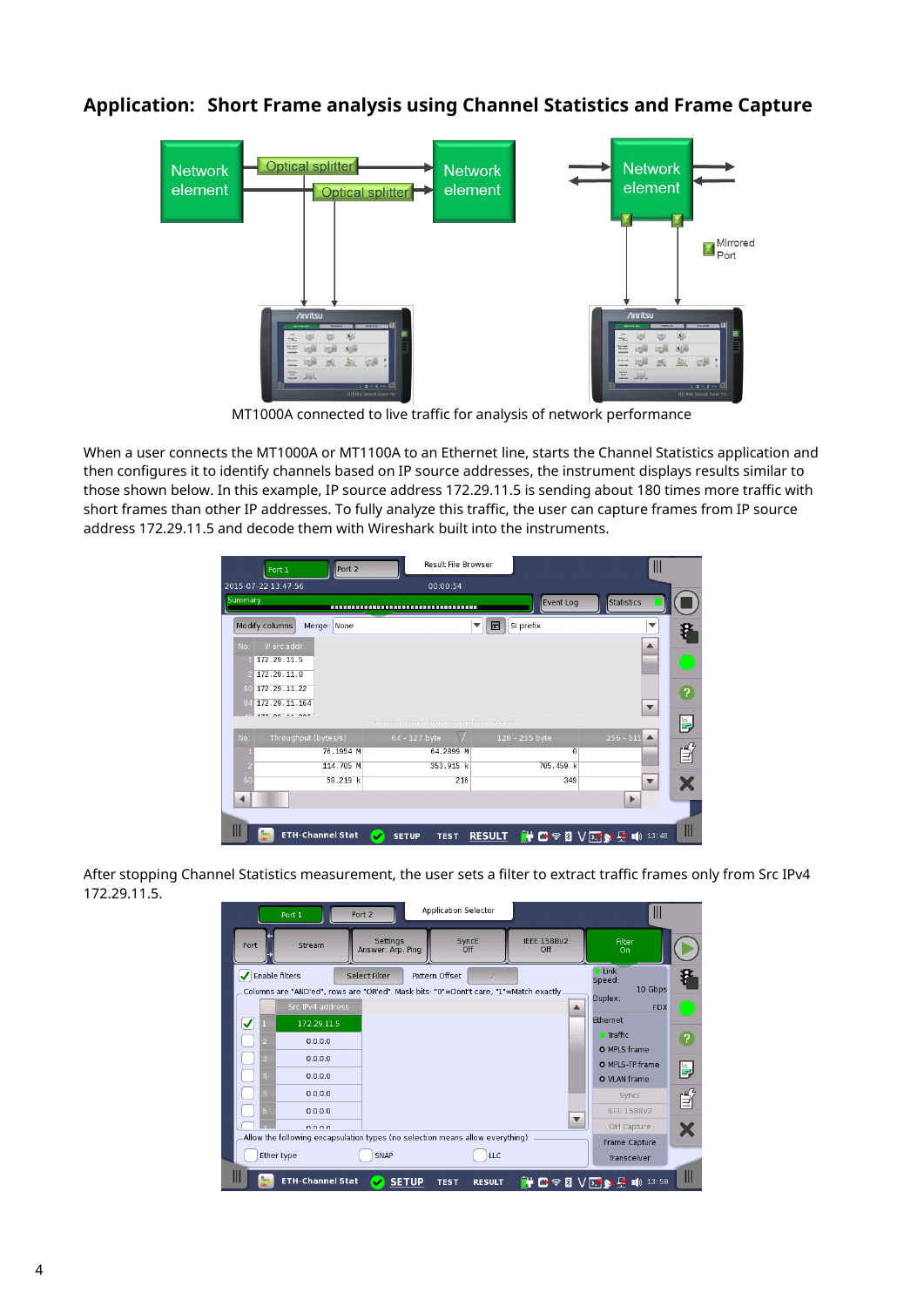Then, the user starts the Frame Capture function with the filter activated.

| -----<br>Port 1                                                                 | Port 2                                                |                                      | <b>Application Selector</b> |                              | Ш                                                                      |              |
|---------------------------------------------------------------------------------|-------------------------------------------------------|--------------------------------------|-----------------------------|------------------------------|------------------------------------------------------------------------|--------------|
| Stream<br>Port                                                                  | Settings<br>Answer: Arp, Ping                         |                                      | SyncE<br>Off                | <b>IEEE 1588v2</b><br>Off    | Filter<br>On                                                           |              |
| Capture Setup<br>Frame<br>Whole frame<br>slicing:<br><b>Buffer</b><br>handling: | ▼<br>Stop when full<br>▼                              | Trigger Setup<br>Trigger:<br>Trigger | Manual<br>Top               | ▼<br>$\overline{\mathbf{v}}$ | $\n  link\n$<br>Speed:<br>10 Gbps<br>Duplex:<br><b>FDX</b><br>Ethernet |              |
| Buffer size:<br>1MB<br>Capture transmitted frames                               | ▼                                                     | position:<br>Error Type:             | Any Type                    | $\overline{\mathbf{v}}$      | <b>O</b> Traffic<br>O MPLS frame<br>O MPLS-TP frame                    | ?<br>Ě,      |
| Frame Field Trigger Definition<br>$\Omega$<br>ó.<br>Preamble                    |                                                       | 1 bytes<br>00                        |                             | <b>FCS</b>                   | O VLAN frame<br>SyncE<br><b>IEEE 1588v2</b>                            | ⊉            |
| Start                                                                           | Buffer Usage(1,024 kByte) : 100 %<br><b> Hnished </b> |                                      | Save                        | View                         | OH Capture<br>Frame Capture<br>Transceiver                             | X            |
| $\mathbb{H}$<br><b>by</b><br><b>ETH-Channel Stat</b>                            |                                                       | <b>SETUP</b><br><b>TEST</b>          | <b>RESULT</b>               | œ                            | B' ବ& V <mark>Σ ¥ 2</mark> 10 13 52                                    | $\mathbb{I}$ |

On opening Wireshark to analyze the captured data, only frames with IPv4 source address 172.29.11.5 are shown, making it easier to look inside the many short frames and identify the potential problem.

|                           |                                        |                                                                                                    |                                                                                                                                                                                                        | <b>Application Selector</b>                                           |            |                          |
|---------------------------|----------------------------------------|----------------------------------------------------------------------------------------------------|--------------------------------------------------------------------------------------------------------------------------------------------------------------------------------------------------------|-----------------------------------------------------------------------|------------|--------------------------|
| File                      | Edit<br>View                           | Go Capture Analyze                                                                                 | Statistics<br>Telephony.                                                                                                                                                                               | Help                                                                  |            |                          |
|                           | Apply a display filter <ctrl-></ctrl-> |                                                                                                    |                                                                                                                                                                                                        |                                                                       |            | $\overline{\phantom{a}}$ |
| No.                       | Time                                   | Source                                                                                             | <b>Destination</b>                                                                                                                                                                                     | Proto: Len Info                                                       |            |                          |
| B.,                       | 13:50:51.880488. 172.29.11.5           |                                                                                                    | 172.29.11.99                                                                                                                                                                                           | IPv4<br>64                                                            |            |                          |
| B.,                       | 13:50:51.880488., 172.29.11.5          |                                                                                                    | 172.29.11.100                                                                                                                                                                                          | IPv4<br>64                                                            |            |                          |
| $B_{-}$                   | 13:58:51.880489 172.29.11.5            |                                                                                                    | 172.29.11.101                                                                                                                                                                                          | IPv4<br>64                                                            |            |                          |
| R<br>$\blacktriangleleft$ | 13:50:51.880489                        | 172.29.11.5                                                                                        | 172.29.11.102                                                                                                                                                                                          | IPv4<br>64                                                            |            | Þ                        |
|                           |                                        |                                                                                                    | Ethernet II, Src: 00:00:00:00:00:00 (00:00:00:00:00:00), Dst: 00:00:00:00:00:00 (00:00:00:00:00:00)<br>Internet Protocol Version 4, Src: 172.29.11.5 (172.29.11.5), Dst: 172.29.11.101 (172.29.11.101) | Frame 8739: 64 bytes on wire (512 bits), 64 bytes captured (512 bits) |            |                          |
|                           |                                        |                                                                                                    |                                                                                                                                                                                                        |                                                                       |            |                          |
| 8888                      |                                        |                                                                                                    |                                                                                                                                                                                                        | . E.                                                                  |            |                          |
| 0018<br>0020              |                                        | 00 2e ab cd 40 00 20 fd 3f 61 ac 1d 0b 05 ac 1d<br>0b 65 ff ff fe 80 00 7c 00 1f f8 07 c1 f1 ff ff |                                                                                                                                                                                                        | $\ldots 0.$ $2.$<br>attacked accessor                                 |            |                          |
| 88.38                     |                                        | 9c 88 18 38 86 3e 71 83 e8 83 ff e1 78 b7 5c f7                                                    |                                                                                                                                                                                                        | 8.20x.                                                                |            |                          |
|                           |                                        |                                                                                                    |                                                                                                                                                                                                        |                                                                       |            |                          |
|                           |                                        |                                                                                                    |                                                                                                                                                                                                        |                                                                       |            |                          |
|                           |                                        |                                                                                                    |                                                                                                                                                                                                        |                                                                       |            |                          |
|                           |                                        |                                                                                                    | 2015-07-22@13-50-51 FCAP M1 P1 MANUAL TOP.pcap                                                                                                                                                         |                                                                       | No Packets | Profile: Default         |

Hints when using Frame Capture

- You can optimize the use of the memory available for Frame Capture by filtering as shown above.
- You can also use the MT1000A/MT1100A Frame Slicing function to capture only the first 64 (or 128) bytes of a frame. In many cases, the most interesting information to examine for troubleshooting is at the beginning or header section of Ethernet frames.

| Port 1                     | Port 2                         |                               | <b>Application Selector</b> |               |                           | Ш                            |                |
|----------------------------|--------------------------------|-------------------------------|-----------------------------|---------------|---------------------------|------------------------------|----------------|
| Port                       | Stream                         | Settings<br>Answer: Arp, Ping | SyncE<br>Off                |               | <b>IFFF 1588v2</b><br>Off | Filter<br>On                 |                |
| Capture Setup              |                                |                               | Trigger Setup               |               |                           | <b>O</b> Link<br>Speed:      | 8              |
| Frame<br>slicina:          | Top 64 Bytes                   | ▼<br>Trigger:                 |                             | Manual        | v                         | 10 Gbps<br>Duplex:           |                |
| <b>Ruffer</b><br>handling: | Whole frame                    | Trigger                       | Top                         |               | $\overline{\mathbf{v}}$   | <b>FDX</b><br>Ethernet       |                |
| Buffer size:               | Top 64 Bytes                   | position:<br>Error Type:      |                             | Any Type      | $\overline{\mathbf{v}}$   | Traffic                      | $\overline{?}$ |
|                            | Top 128 Bytes<br>Capture tran  |                               |                             |               |                           | O MPLS frame                 |                |
|                            | Frame Field Trigger Definition |                               |                             |               |                           | O MPLS-TP frame              | Ľ,             |
|                            |                                |                               |                             |               |                           | O VLAN frame                 |                |
|                            | $\mathbf{0}$                   |                               | 1 bytes                     |               |                           | SyncE                        | É              |
| Preamble                   |                                |                               | 00                          |               | <b>FCS</b>                | <b>IFFF 1588v2</b>           |                |
|                            | Buffer Usage(1,024 kByte): 0 % |                               |                             |               |                           | OH Capture                   | Х              |
|                            |                                |                               |                             |               |                           | Frame Capture                |                |
| Start                      |                                |                               |                             | Save          | View                      | Transceiver                  |                |
| Ш                          | <b>ETH-Channel Stat</b>        | <b>SETUP</b><br>v             | <b>TEST</b>                 | <b>RESULT</b> |                           | <b>HOSE VERY EX 10 07:21</b> |                |

To use the Frame Slicing function, start Frame Capture with "Top 64 Bytes" selected.

|                      |                                 | Apply a display filter <ctrl-></ctrl->                                                             |                                                                    |                                 |    |   |
|----------------------|---------------------------------|----------------------------------------------------------------------------------------------------|--------------------------------------------------------------------|---------------------------------|----|---|
| No.                  | Time                            | Source                                                                                             | <b>Destination</b>                                                 | Proto: Len Info                 |    |   |
|                      | 1 13:50:51.573149., 172.29.11.5 |                                                                                                    | 172.29.11.67                                                       | <b>IPM</b>                      | 64 |   |
|                      | 2 13:50:51.873150 172.29.11.5   |                                                                                                    | 172.29.11.68                                                       | TPML                            | 64 |   |
|                      | 3 13:50:51.873150., 172.29.11.5 |                                                                                                    | 172.29.11.69                                                       | TENA                            | RA | ▼ |
| $\blacktriangleleft$ | 4 13:50:51.873151. 172.29.11.5  |                                                                                                    | 172.29.11.70                                                       | <b>IPM</b>                      | 64 | Þ |
|                      |                                 |                                                                                                    | Frame 3: 64 bytes on wire (512 bits), 64 bytes captured (512 bits) |                                 |    |   |
|                      |                                 |                                                                                                    | 00 00 00 00 00 00 45 00                                            | communication of the            |    |   |
| 0000                 | 03 03 03 09 09 09 09 09 09      |                                                                                                    |                                                                    |                                 |    |   |
| 00.20                |                                 | 00 2e ab cd 40 00 20 fd 3f 01 ac 1d 0b 05 ac 1d                                                    |                                                                    | 02                              |    |   |
| 0020<br>00.30        |                                 | ob 45 ff ff fe op op 7c op 1f fm 07 c1 f1 ff ff<br>9c 00 18 38 05 3e 71 83 e0 83 ff e1 b2 55 98 22 |                                                                    | district in com-<br>5.29.  10.7 |    |   |

Then, open Wireshark; you will see that only the first 64 bytes of each frame are shown.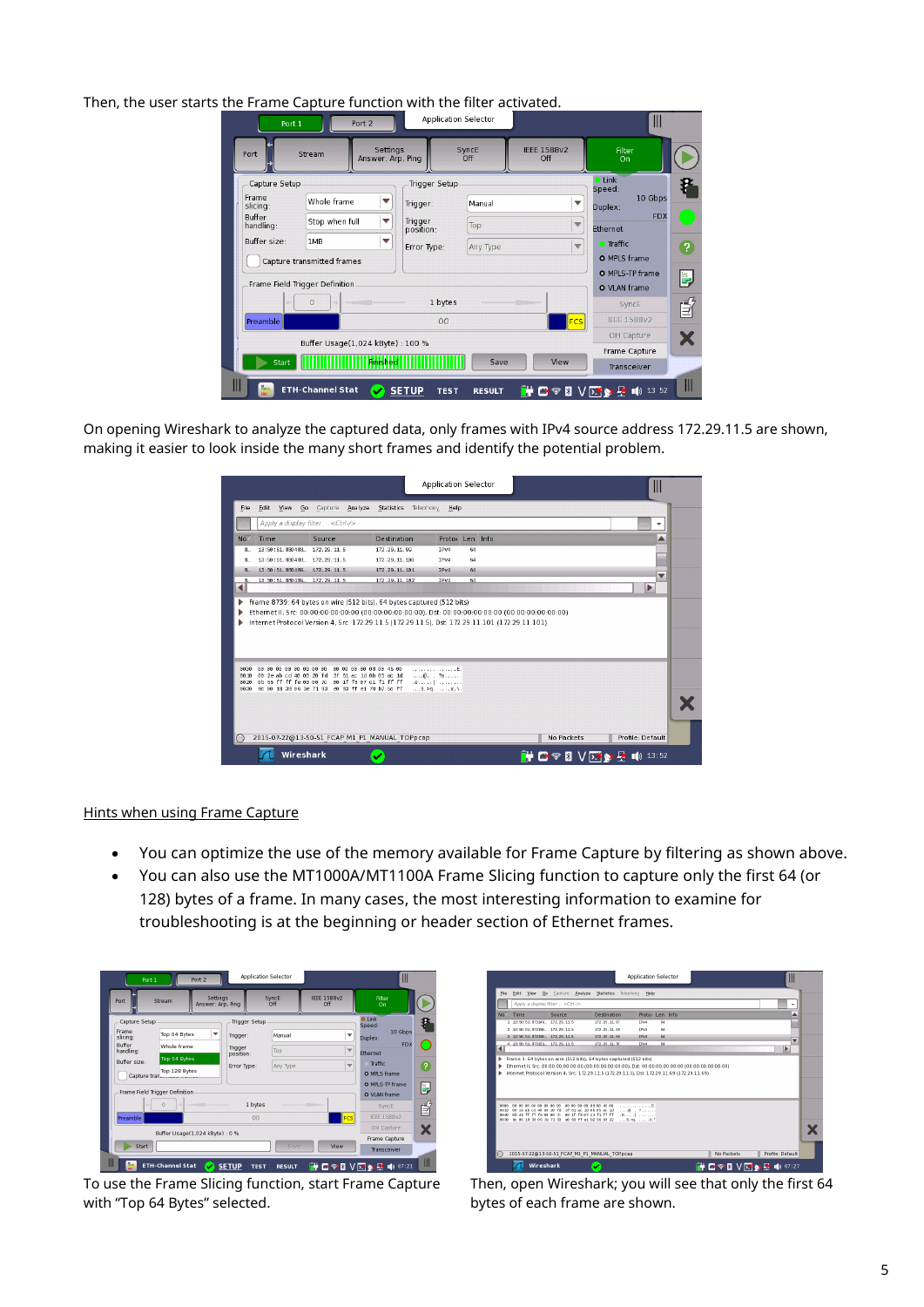# **Application: VLAN Scan using Channel Statistics**

Virtual Local Area Networks (VLANs)—as defined in IEEE 802.1Q—are an Ethernet technology to segment a LAN on an organizational basis, e.g. by departments, project teams, functions, or applications. Each VLAN has an identifier (ID) in the protocol stack and the user can analyze throughput per monitored VLAN ID by selecting VLAN ID as a filter in the Channel Statistics application to see all active VLANs and how much network bandwidth each VLAN is using.

| 2015-07 Definitions            | <b>Statistics</b>      |                                                                 |
|--------------------------------|------------------------|-----------------------------------------------------------------|
| Summa<br>✓<br>Channel No.<br>  | Frame statistics       | All of this category                                            |
| MAC source address<br>Mod      | IP size distribution   | Frame count                                                     |
| MAC destination address<br>No. | <b>MPLS</b> statistics | Frame rate (fps)                                                |
| Protocol Info<br>м             | IP statistics          | Byte count (bytes)                                              |
| VLAN tag                       | IPv4 statistics        | Throughput (bytes/s)                                            |
| MPLS label                     | IPv6 statistics        | <b>Undersize frames</b>                                         |
| IP source address              | <b>TCP statistics</b>  | Oversize frames                                                 |
| IP destination address         | <b>UDP</b> statistics  |                                                                 |
| No.<br>IP next header          |                        |                                                                 |
| TCP/UDP source port            |                        |                                                                 |
| TCP/UDP destination port       |                        |                                                                 |
|                                |                        | All result will be reset after changing the active definitions. |

|              | Port 1                         | Port 2             |                                          | <b>Result File Browser</b> |                |           | $\mathbb{I}$                   |    |
|--------------|--------------------------------|--------------------|------------------------------------------|----------------------------|----------------|-----------|--------------------------------|----|
|              | 2015-07-22 11:55:02            |                    |                                          | 00:00:58                   |                |           |                                |    |
| Summary<br>п |                                |                    |                                          |                            |                | Event Log | <b>Statistics</b>              |    |
|              | Modify columns                 | Merge: None        |                                          | v                          | 圜<br>SI prefix |           | Follow                         |    |
| No.          | Protocol Info                  | VLAN tag           |                                          |                            |                |           |                                |    |
|              | VLAN                           | ID:156 CFI:0 PRI:0 |                                          |                            |                |           |                                |    |
|              | <b>VI AN</b>                   | ID:334 CFI:0 PRI:0 |                                          |                            |                |           |                                |    |
|              | VLAN                           | ID:467 CFI:0 PRI:0 |                                          |                            |                |           |                                | 7  |
|              | VLAN                           | ID:578 CFI:0 PRI:0 |                                          |                            |                |           | $\overline{\mathbf{v}}$        |    |
|              | 171.431                        | TO-FOR OFT-D       | DOT - O                                  |                            |                |           |                                | Ě, |
| No.          | Frame rate (fps)               |                    | Throughput (bytes/s)                     |                            |                |           |                                |    |
|              |                                | 744.128 k          |                                          | 47.6242 M                  |                |           |                                |    |
|              |                                | 2.08356 M          |                                          | 133.348 M                  |                |           |                                |    |
| R            |                                | 2.08356 M          |                                          | 133.348 M                  |                |           |                                |    |
|              |                                | 1.78591 M          |                                          | 114.298 M                  |                |           | $\overline{\phantom{a}}$       |    |
|              |                                | 4. BBB-48-48       |                                          | $\overline{a}$<br>2000.00  |                |           |                                |    |
| Ш            | <b>ETH-Channel Stat</b><br>Box |                    | <b>SETUP</b><br>$\overline{\phantom{a}}$ | <b>TEST</b>                |                |           | RESULT 单 2 全 图 V 区 & 区 1 11 56 | Ш  |

Setting filters and result fields for VLAN scan value of VLAN scan result with Channel Statistics application

# **Product strengths**

- Analysis of live Ethernet traffic up to 10 Gbps grouped in up to 230 "channels"
	- o Defined by one or more of following parameters: IPv4, IPv6 or MAC address, VLAN ID or MPLS label, IP next header (protocol) or TCP/UDP ports
	- o Displayed information includes: Frame counts/rate, Throughput, Error frames, Size distribution, IPv4/IPv6 statistics, and TCP/UDP statistics
- Powerful filter functions to extract live Ethernet traffic for further analysis
- Line-rate capture of Ethernet traffic
- Built-in Wireshark for detailed, packet-level analysis and troubleshooting

# **Summary**

The Channel Statistics application in the MT1000A/MT1100A combined with filter functions and built-in Wireshark make the MT1000A/MT1100A ideal tools for analyzing and troubleshooting live Ethernet traffic issues.